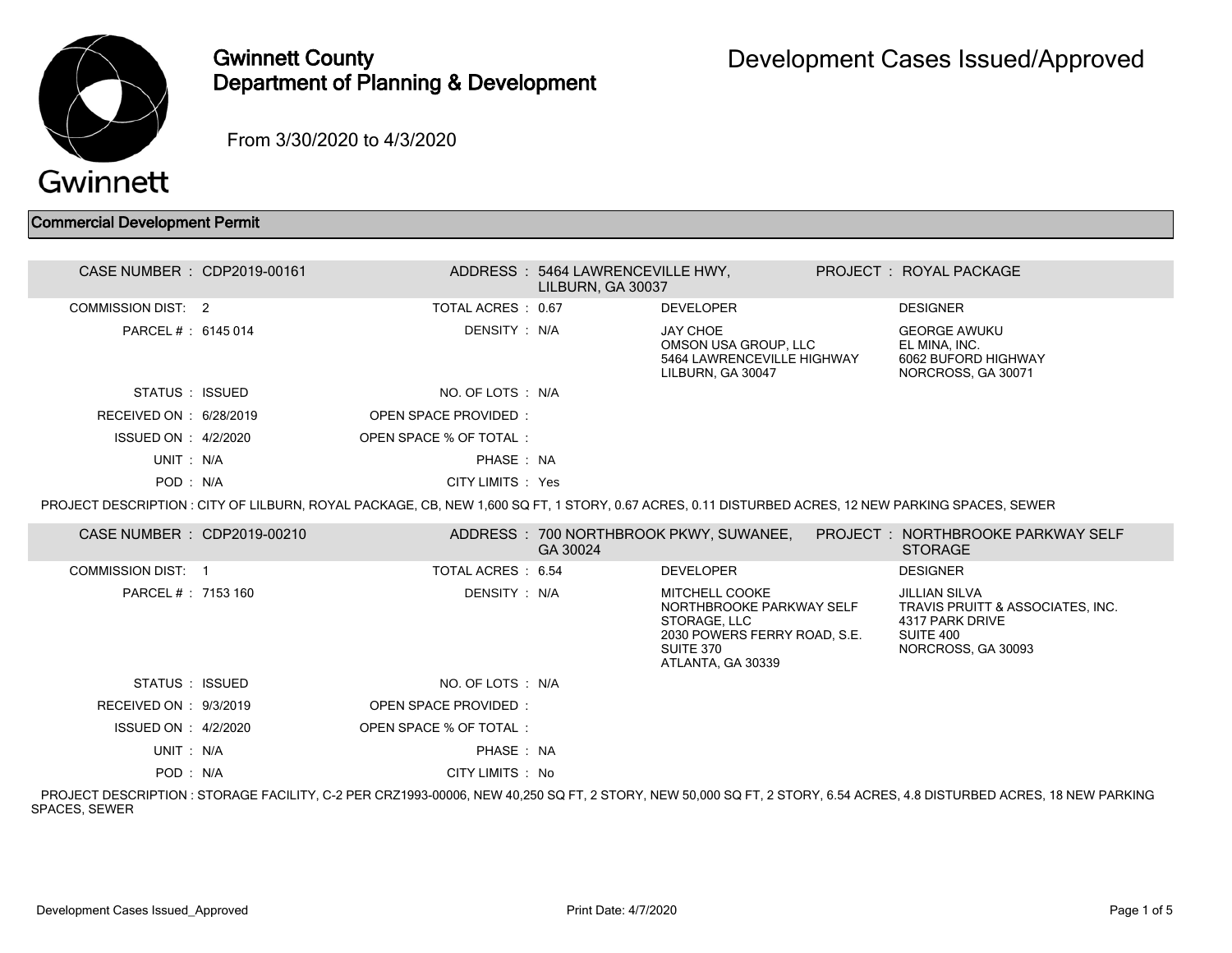| CASE NUMBER : CDP2019-00213 |                                                                                                                         | ADDRESS: 2400 CHANDLER RD,<br>LAWRENCEVILLE, GA 30044       |                                                                                                                                | PROJECT : GC PARK (TRIBBLE MILL PARK)                                                                                                                                                                                 |
|-----------------------------|-------------------------------------------------------------------------------------------------------------------------|-------------------------------------------------------------|--------------------------------------------------------------------------------------------------------------------------------|-----------------------------------------------------------------------------------------------------------------------------------------------------------------------------------------------------------------------|
| <b>COMMISSION DIST: 3</b>   | TOTAL ACRES : 12.49                                                                                                     |                                                             | <b>DEVELOPER</b>                                                                                                               | <b>DESIGNER</b>                                                                                                                                                                                                       |
| PARCEL #: 5198 004          | DENSITY: N/A                                                                                                            |                                                             | <b>REX SCHUDER</b><br><b>COMMUNITY SERVICES</b><br>75 LANGLEY DRIVE<br>LAWRENCEVILLE, GA 30045                                 | <b>CHRISTOPHER MANES</b><br>GWINNETT COUNTY DEPARTMENT OF WOLVERTON AND ASSOCIATES, INC.<br>6745 SUGARLOAF PARKWAY<br><b>SUITE 100</b><br>DULUTH, GA 30097                                                            |
| STATUS : ISSUED             | NO. OF LOTS : N/A                                                                                                       |                                                             |                                                                                                                                |                                                                                                                                                                                                                       |
| RECEIVED ON : 9/10/2019     | OPEN SPACE PROVIDED:                                                                                                    |                                                             |                                                                                                                                |                                                                                                                                                                                                                       |
| ISSUED ON : 3/31/2020       | OPEN SPACE % OF TOTAL:                                                                                                  |                                                             |                                                                                                                                |                                                                                                                                                                                                                       |
| UNIT: N/A                   | PHASE: NA                                                                                                               |                                                             |                                                                                                                                |                                                                                                                                                                                                                       |
| POD: N/A                    | CITY LIMITS : No                                                                                                        |                                                             |                                                                                                                                |                                                                                                                                                                                                                       |
|                             | STORY, 12.49 ACRES, 13.0 DISTURBED ACRES, 89 NEW PARKING SPACES, SEPTIC                                                 |                                                             |                                                                                                                                | PROJECT DESCRIPTION : GC PARK (TRIBBLE MILL PARK), SITE IMPROVEMENTS, R-100, NEW 866 SQ FT, 1 STORY, NEW 507 SQ FT, 1 STORY, NEW 507 SQ FT, 1 STORY, NEW 507 SQ FT, 1 STORY, NEW 507 SQ FT, 1 STORY, NEW 507 SQ FT, 1 |
| CASE NUMBER : CDP2019-00216 |                                                                                                                         | ADDRESS: 3170 SUWANEE CREEK RDG,<br>SUWANEE, GA 30024       |                                                                                                                                | PROJECT : GC PARK (PEACHTREE RIDGE PARK)                                                                                                                                                                              |
| <b>COMMISSION DIST: 1</b>   | TOTAL ACRES: 154.47                                                                                                     |                                                             | <b>DEVELOPER</b>                                                                                                               | <b>DESIGNER</b>                                                                                                                                                                                                       |
| PARCEL #: 7166 058          | DENSITY: N/A                                                                                                            |                                                             | <b>GLENN BOORMAN</b><br><b>GWINNETT COUNTY BOARD OF</b><br><b>COMMISSIONERS</b><br>75 LANGLEY DRIVE<br>LAWRENCEVILLE, GA 30046 | <b>RYAN JONES</b><br>POND & COMPANY<br>3500 PARKWAY LANE<br><b>SUITE 500</b><br>PEACHTREE CORNERS, GA 30092                                                                                                           |
| STATUS : ISSUED             | NO. OF LOTS : N/A                                                                                                       |                                                             |                                                                                                                                |                                                                                                                                                                                                                       |
| RECEIVED ON : 9/12/2019     | OPEN SPACE PROVIDED:                                                                                                    |                                                             |                                                                                                                                |                                                                                                                                                                                                                       |
| ISSUED ON : 4/2/2020        | OPEN SPACE % OF TOTAL:                                                                                                  |                                                             |                                                                                                                                |                                                                                                                                                                                                                       |
| UNIT: N/A                   | PHASE: NA                                                                                                               |                                                             |                                                                                                                                |                                                                                                                                                                                                                       |
| POD: N/A                    | CITY LIMITS : No                                                                                                        |                                                             |                                                                                                                                |                                                                                                                                                                                                                       |
|                             | PROJECT DESCRIPTION: GC PARK (PEACHTREE RIDGE PARK), SITE IMPROVEMENTS, R-100,154.47 ACRES, 1.98 DISTURBED ACRES, SEWER |                                                             |                                                                                                                                |                                                                                                                                                                                                                       |
| CASE NUMBER : CDP2019-00280 |                                                                                                                         | ADDRESS: 2125 TRIBBLE MILL PKWY,<br>LAWRENCEVILLE, GA 30045 |                                                                                                                                | PROJECT : GC PARK (TRIBLE MILL PARK)                                                                                                                                                                                  |
| <b>COMMISSION DIST: 3</b>   | TOTAL ACRES : 650.00                                                                                                    |                                                             | <b>DEVELOPER</b>                                                                                                               | <b>DESIGNER</b>                                                                                                                                                                                                       |
| PARCEL # : 5284 002         | DENSITY: N/A                                                                                                            |                                                             | <b>GWINNETT COUNTY</b><br>PARKS AND RECREATION<br>75 LANGLEY DRIVE<br>LAWRENCEVILLE, GA 30046                                  | <b>MATTHEW PARKER</b><br>PARKER ENGINEERING GROUP<br>POST OFFICE BOX 13268<br>TALLAHASSEE, FL 32317                                                                                                                   |
| STATUS : ISSUED             | NO. OF LOTS : N/A                                                                                                       |                                                             |                                                                                                                                |                                                                                                                                                                                                                       |
| RECEIVED ON : 12/13/2019    | <b>OPEN SPACE PROVIDED:</b>                                                                                             |                                                             |                                                                                                                                |                                                                                                                                                                                                                       |
| ISSUED ON : 3/30/2020       | OPEN SPACE % OF TOTAL:                                                                                                  |                                                             |                                                                                                                                |                                                                                                                                                                                                                       |
| UNIT : N/A                  | PHASE: NA                                                                                                               |                                                             |                                                                                                                                |                                                                                                                                                                                                                       |
| POD: N/A                    | CITY LIMITS : No                                                                                                        |                                                             |                                                                                                                                |                                                                                                                                                                                                                       |
|                             | PROJECT DESCRIPTION: GC PARK (TRIBLE MILL PARK), R-100, 12.49 ACRES, 13.00 DISTURBED ACRES                              |                                                             |                                                                                                                                |                                                                                                                                                                                                                       |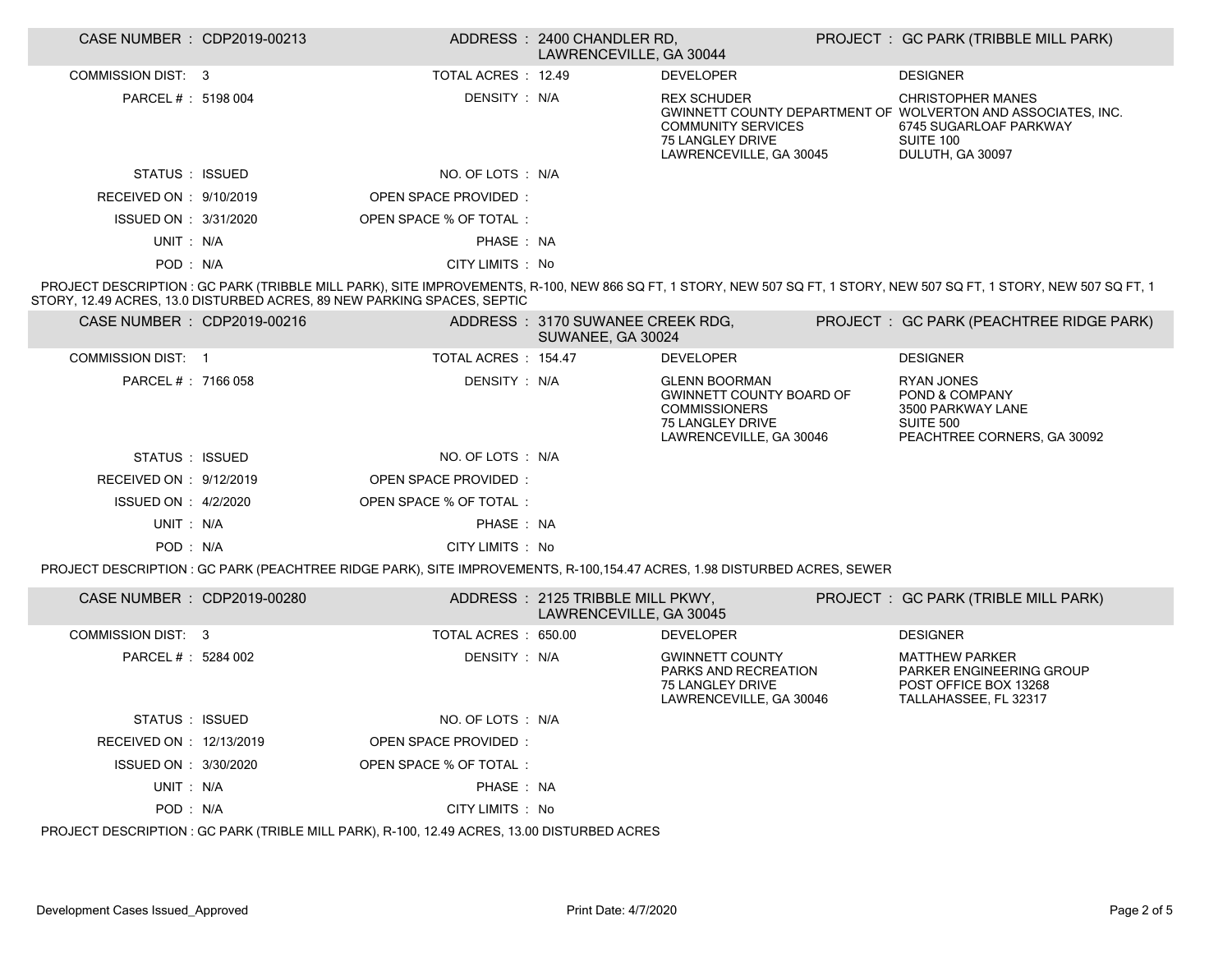| CASE NUMBER : CDP2020-00011              |                                                                                                                                    | ADDRESS: 4900 STONE MOUNTAIN HWY,<br>LILBURN, GA 30047 |                                                                                                               | PROJECT: SIM'S FOOD MART                                                                                   |
|------------------------------------------|------------------------------------------------------------------------------------------------------------------------------------|--------------------------------------------------------|---------------------------------------------------------------------------------------------------------------|------------------------------------------------------------------------------------------------------------|
| COMMISSION DIST: 3                       | TOTAL ACRES : 2.51                                                                                                                 |                                                        | <b>DEVELOPER</b>                                                                                              | <b>DESIGNER</b>                                                                                            |
| PARCEL # : 6057 009                      | DENSITY : N/A                                                                                                                      |                                                        | <b>RAFIK SAIYED</b><br>RUKSHAR, INC.<br>1644 VIRGINIA PINE CIRCLE<br>LILBURN, GA 30047                        | THIEP HUYNH<br>ALCOVY SURVEYING & ENGINEERING<br>2205 HIGHWAY 81, SOUTH<br>LOGANVILLE, GA 30052            |
| STATUS : ISSUED                          | NO. OF LOTS : N/A                                                                                                                  |                                                        |                                                                                                               |                                                                                                            |
| RECEIVED ON : 1/27/2020                  | OPEN SPACE PROVIDED:                                                                                                               |                                                        |                                                                                                               |                                                                                                            |
| ISSUED ON : 4/2/2020                     | OPEN SPACE % OF TOTAL:                                                                                                             |                                                        |                                                                                                               |                                                                                                            |
| UNIT: N/A                                | PHASE: NA                                                                                                                          |                                                        |                                                                                                               |                                                                                                            |
| POD: N/A                                 | CITY LIMITS : No                                                                                                                   |                                                        |                                                                                                               |                                                                                                            |
|                                          | PROJECT DESCRIPTION: FUEL CENTER, C-2, NEW 5,950 SQ FT CANOPY, 1 STORY, 2.51 ACRES, 0.05 DISTURBED ACRES, 30 PARKING SPACES, SEWER |                                                        |                                                                                                               |                                                                                                            |
| CASE NUMBER : CDP2020-00036              |                                                                                                                                    | 30518                                                  | ADDRESS: 5242 BELLE WOOD CT, BUFORD, GA                                                                       | PROJECT : GORMAN SALES, LLC                                                                                |
| COMMISSION DIST: 4                       | TOTAL ACRES : 0.99                                                                                                                 |                                                        | <b>DEVELOPER</b>                                                                                              | <b>DESIGNER</b>                                                                                            |
| PARCEL # : 7265 031                      | DENSITY : N/A                                                                                                                      |                                                        | <b>TRIPP GORMAN</b><br><b>GORMAN SALES, LLC</b><br>3883 ROGERS BRIDGE ROAD,<br>SUITE 202B<br>CULUTH, GA 30097 | <b>MATTHEW ZIEG</b><br>CSC DESIGN, INC.<br>135P RICKMAN INDUSTRIAL DRIVE,<br>SUITE 100<br>CANTON, GA 30115 |
| STATUS : ISSUED                          | NO. OF LOTS : N/A                                                                                                                  |                                                        |                                                                                                               |                                                                                                            |
| RECEIVED ON : 3/3/2020                   | OPEN SPACE PROVIDED:                                                                                                               |                                                        |                                                                                                               |                                                                                                            |
| ISSUED ON : 4/3/2020                     | OPEN SPACE % OF TOTAL:                                                                                                             |                                                        |                                                                                                               |                                                                                                            |
| UNIT: N/A                                | PHASE: NA                                                                                                                          |                                                        |                                                                                                               |                                                                                                            |
| POD: N/A                                 | CITY LIMITS : Yes                                                                                                                  |                                                        |                                                                                                               |                                                                                                            |
|                                          | PROJECT DESCRIPTION: CITY OF BUFORD, GORMAN SALES, LLC, M1, NEW 10,700 SQ FT, 1 STORY, 0.99 ACRES, 0.90 DISTURBED ACRES, SEWER     |                                                        |                                                                                                               |                                                                                                            |
| <b>TOTAL FOR: Commercial Development</b> | NO. OF CASES: 7                                                                                                                    |                                                        | NO. OF LOTS: 0                                                                                                | TOTAL ACRES: 827.67                                                                                        |

Permit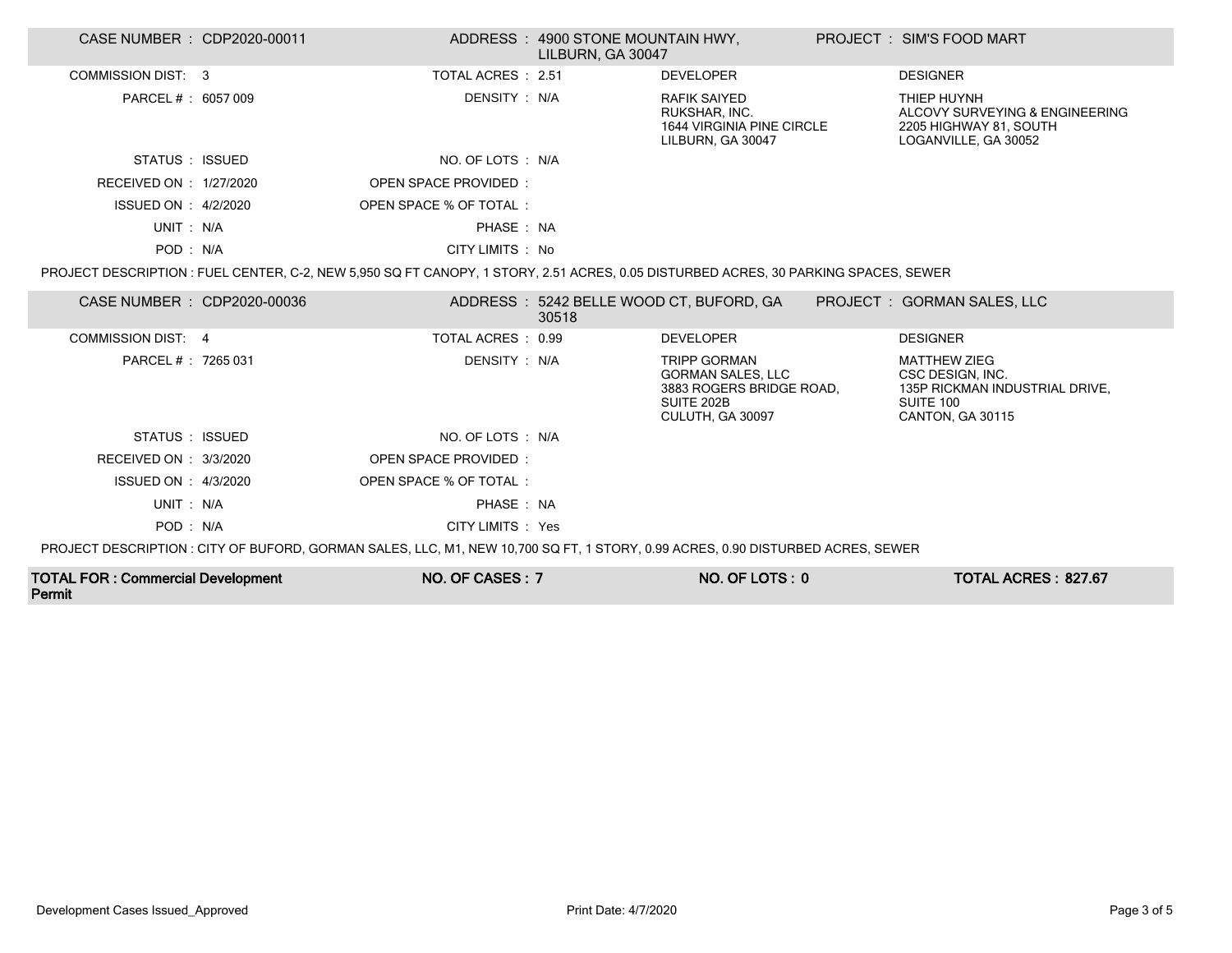## Subdivision Development Permit

| CASE NUMBER : SDP2019-00054                                                                                            |                       | ADDRESS : BUFORD HWY, NORCROSS, GA 30071                                                                | PROJECT: BUFORD HIGHWAY TOWNHOMES                                                                  |  |
|------------------------------------------------------------------------------------------------------------------------|-----------------------|---------------------------------------------------------------------------------------------------------|----------------------------------------------------------------------------------------------------|--|
| <b>COMMISSION DIST: 1</b>                                                                                              | TOTAL ACRES: 8.28     | <b>DEVELOPER</b>                                                                                        | <b>DESIGNER</b>                                                                                    |  |
| PARCEL # : 6241 011                                                                                                    | DENSITY : N/A         | <b>SID RANSOM</b><br>NORCROSS DEVELOPMENT, LLC<br>8725 ROSWELL ROAD<br>SUITE O-228<br>ATLANTA, GA 30350 | JOHN M. NAGY<br>MCFARLAND-DYER & ASSOCIATES, INC.<br>4174 SILVER PEAK PARKWAY<br>SUWANEE, GA 30024 |  |
| STATUS : ISSUED                                                                                                        | NO. OF LOTS: 68       |                                                                                                         |                                                                                                    |  |
| RECEIVED ON : 11/20/2019                                                                                               | OPEN SPACE PROVIDED:  |                                                                                                         |                                                                                                    |  |
| ISSUED ON : 4/3/2020                                                                                                   | OPEN SPACE % OF TOTAL |                                                                                                         |                                                                                                    |  |
| UNIT: N/A                                                                                                              | PHASE: NA             |                                                                                                         |                                                                                                    |  |
| POD: N/A                                                                                                               | CITY LIMITS : Yes     |                                                                                                         |                                                                                                    |  |
| PROJECT DESCRIPTION: CITY OF NORCROSS, BUFORD HIGHWAY TOWNHOMES, C1, 68 LOTS, 8.284 ACRES, 6.96 DISTURBED ACRES, SEWER |                       |                                                                                                         |                                                                                                    |  |

TOTAL FOR : Subdivision Development Permit NO. OF CASES : 1 NO. OF LOTS : 68 TOTAL ACRES : 8.28

Final Plat

| CASE NUMBER : FPL2019-00069 |                   |                                                                                                                       | ADDRESS: 3126 EVERMORE NORTH BLVD.<br>SNELLVILLE, GA 30078 |                                                                                                                | PROJECT : EVERMORE NORTH TOWNHOMES                                                                    |
|-----------------------------|-------------------|-----------------------------------------------------------------------------------------------------------------------|------------------------------------------------------------|----------------------------------------------------------------------------------------------------------------|-------------------------------------------------------------------------------------------------------|
| COMMISSION DIST: 3          |                   | TOTAL ACRES : 15.71                                                                                                   |                                                            | <b>DEVELOPER</b>                                                                                               | <b>DESIGNER</b>                                                                                       |
| PARCEL # : 6068 007A        |                   | DENSITY : N/A                                                                                                         |                                                            | <b>GEE HARVEY</b><br>EVERMORE NORTH PARTNERS, LLC<br>3840 WINDERMERE PARKWAY<br>SUITE 402<br>CUMMING, GA 30041 | THEO STONE<br>ATWELL, LLC<br>1255 LAKES PARKWAY<br>BUILDING 100, SUITE 120<br>LAWRENCEVILLE, GA 30043 |
|                             | STATUS AUTHORIZED | NO. OF LOTS : 114                                                                                                     |                                                            |                                                                                                                |                                                                                                       |
| RECEIVED ON : 11/8/2019     |                   | OPEN SPACE PROVIDED:                                                                                                  |                                                            |                                                                                                                |                                                                                                       |
| ISSUED ON : 4/3/2020        |                   | OPEN SPACE % OF TOTAL:                                                                                                |                                                            |                                                                                                                |                                                                                                       |
| UNIT : N/A                  |                   | PHASE: NA                                                                                                             |                                                            |                                                                                                                |                                                                                                       |
| POD: N/A                    |                   | CITY LIMITS : No                                                                                                      |                                                            |                                                                                                                |                                                                                                       |
|                             |                   | PROJECT DESCRIPTION : SINGLE FAMILY TOWNHOMES, R-TH PER RZM2017-00007 AND RZM2017-00008, 114 LOTS, 15.71 ACRES, SEWER |                                                            |                                                                                                                |                                                                                                       |